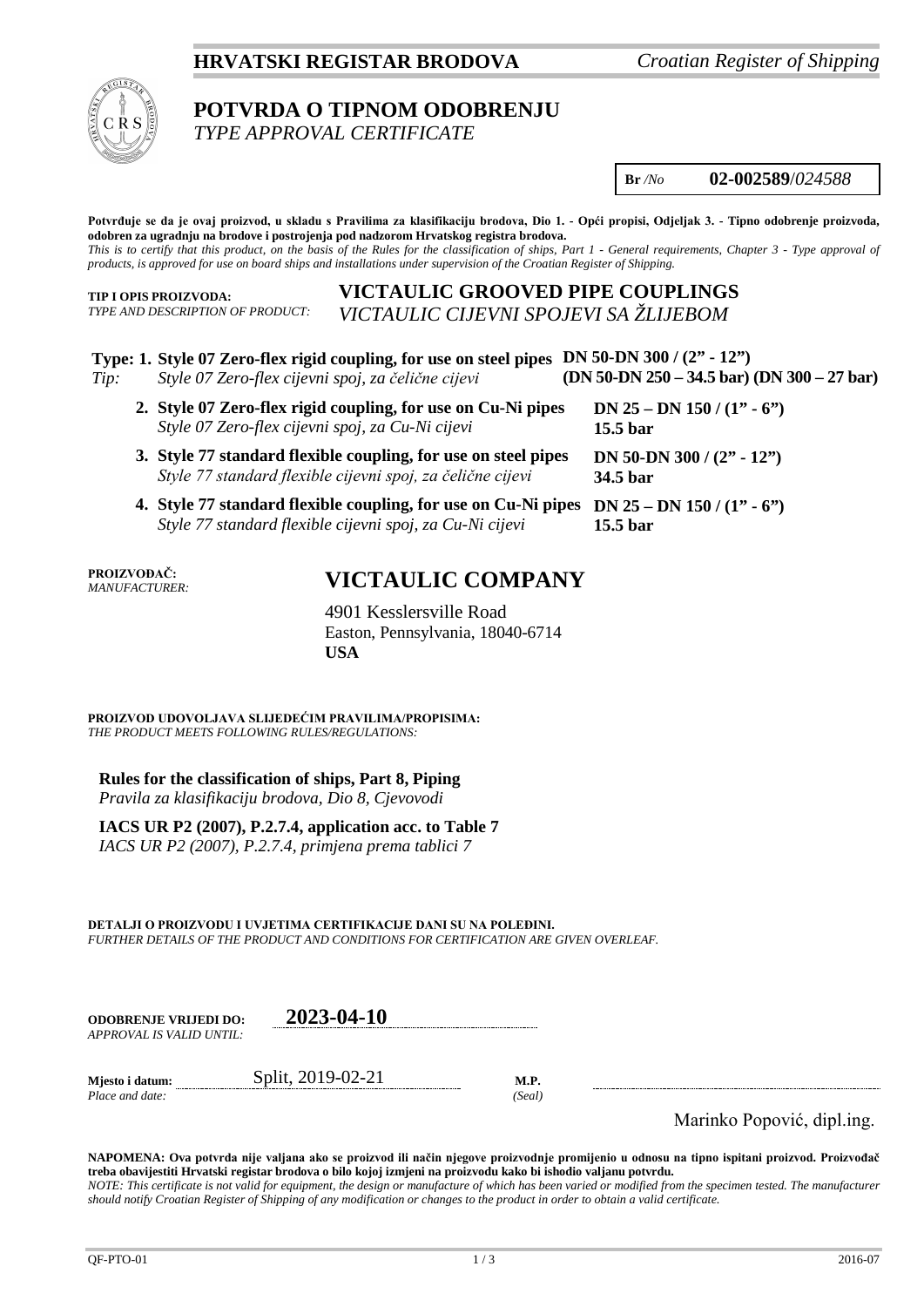#### **PODROBNIJI OPIS PROIZVODA:** *DETAILED PRODUCT DESCRIPTION:*

#### **Grooved couplings for rigid and flexible coupling of pipes. Two piece housing construction.**

*Spojevi sa žlijebom za krute i elastične cijevne spojeve, s dvodijelnim kućištem.*

#### **PODRUČJE PRIMJENE / POSEBNI GRANIČNI UVJETI:** *APPLICATION / LIMITATIONS:*

#### **Ship's piping**

*Brodski cjevovodi*

### **DOKUMENTACIJA ZA TIPNO ODOBRENJE:**

*TYPE APPROVAL DOCUMENTATION:*

| <b>Assembly:</b><br>Sastavna:      | VICTAULIC GENERAL CATALOG                                                                                |   |          |        | $G - 103$ , updated 02/2014 |
|------------------------------------|----------------------------------------------------------------------------------------------------------|---|----------|--------|-----------------------------|
| <b>Drawing No.:</b><br>Nacrt broj: | Style 07- Request Publication 06.02 Rev. M 07/2014<br>Style 77- Request Publication 06.04 Rev. O 09/2014 |   |          |        |                             |
| <b>Test reports:</b>               | <b>Victaulic test</b>                                                                                    | 1 | Style 07 | 50 mm  | 28.09.2006.                 |
| Izvješća o ispitivanju:            | <b>Victaulic test</b>                                                                                    | 2 | Style 77 | 50 mm  | 28.09.2006.                 |
|                                    | <b>Victaulic test</b>                                                                                    | 7 | Style 07 | 150 mm | 29.09.2006.                 |
|                                    | <b>Victaulic test</b>                                                                                    | 8 | Style 77 | 150 mm | 29.09.2006.                 |
|                                    | Victaulic test 15                                                                                        |   | Style 07 | 300 mm | 02.10.2006.                 |
|                                    | Victaulic test 16                                                                                        |   | Style 77 | 300 mm | 02.10.2006.                 |

#### **OZNAČAVANJE PROIZVODA:** *MARKING OF PRODUCT:*

| - type                | $- tip$              |
|-----------------------|----------------------|
| - nominal size        | - nazivni promjer    |
| - nominal pressure    | - nazivni tlak       |
| - material            | - materijal          |
| - manufacturer's name | - naziv proizvođača  |
| - year of manufacture | - godina proizvodnje |

**UVJETI ZA CERTIFIKACIJU:** *CONDITIONS FOR CERTIFICATION:*

**-**